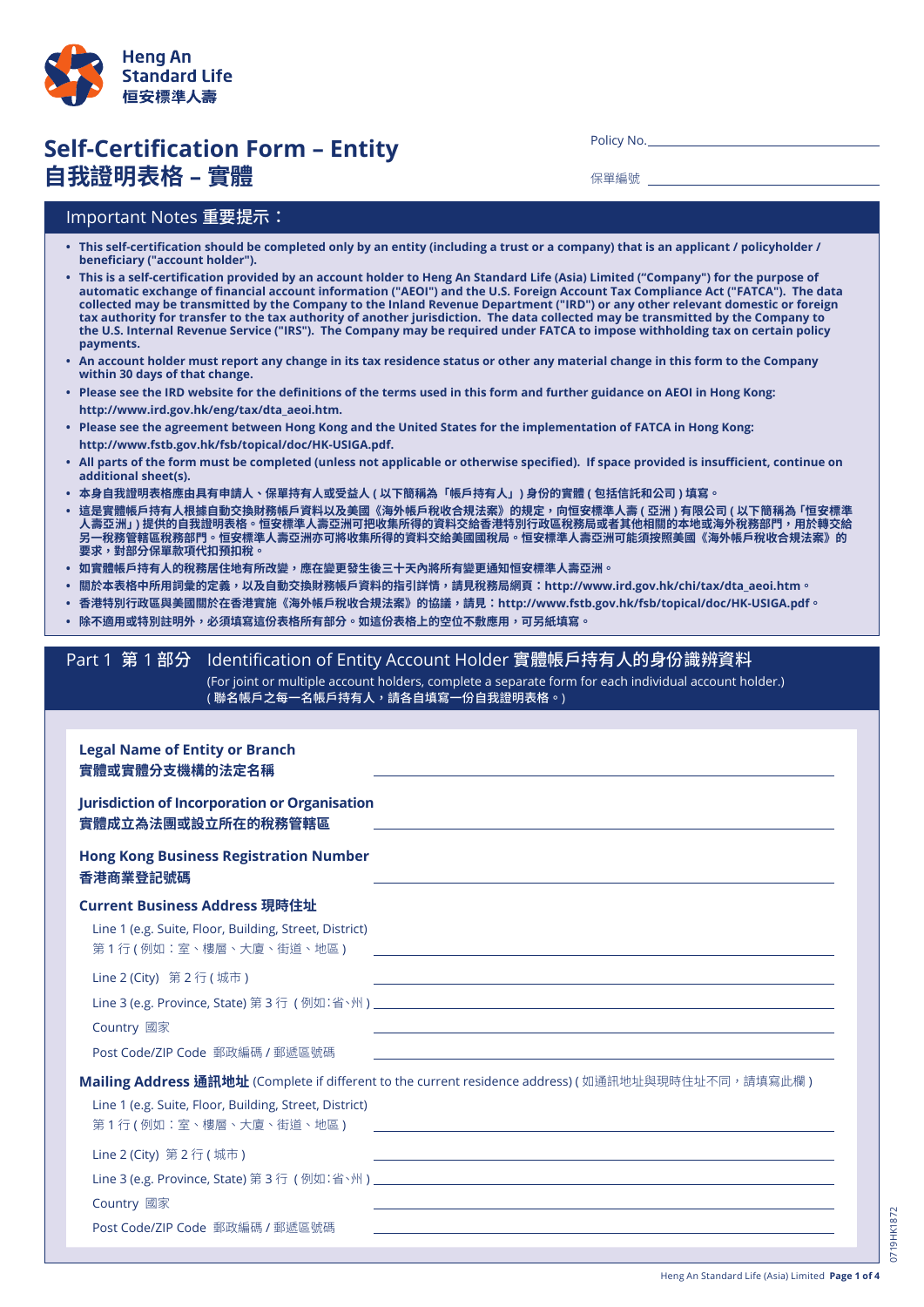## Part 2 第 2 部分 Entity Type 實體類別

| Tick one of the appropriate boxes and provide the relevant information.<br>在其中一個滴當的方格內加上 √號,並提供有關資料。 |                                                                                                                                                                                                                                                                       |  |  |
|------------------------------------------------------------------------------------------------------|-----------------------------------------------------------------------------------------------------------------------------------------------------------------------------------------------------------------------------------------------------------------------|--|--|
| <b>Financial Institution</b><br>財務機構                                                                 | Custodial Institution, Depository Institution or Specified Insurance Company<br>託管機構、存款機構或指明保險公司                                                                                                                                                                      |  |  |
|                                                                                                      | Investment Entity, except an investment entity that is managed by another financial institution<br>(e.g. with discretion to manage the entity's assets) and located in a non-participating jurisdiction<br>投資實體,但不包括由另一財務機構管理(例如:擁有酌情管理投資實體資產的權力)並位於非參與稅<br>務管轄區的投資實體 |  |  |
|                                                                                                      | If the entity is a Financial Institution, please provide the entity's Global Intermediary Identification<br>Number ("GIIN") obtained for FATCA purposes:                                                                                                              |  |  |
|                                                                                                      | 如果有關實體屬於財務機構,請提供其根據 <b>《海外帳戶稅收合規法案》</b> 的規定取得的全球中介人識別編號:                                                                                                                                                                                                              |  |  |
| <b>Active NFE</b><br>主動非財務實體                                                                         | $\sqrt{\phantom{a}}$ NFE the stock of which is regularly traded on $\sqrt{\phantom{a}}$ .<br>an established securities market<br>財務實體                                                                                                                                 |  |  |
|                                                                                                      |                                                                                                                                                                                                                                                                       |  |  |
|                                                                                                      |                                                                                                                                                                                                                                                                       |  |  |
|                                                                                                      | NFE is a governmental entity, an international organization, a central bank, or an entity wholly<br>owned by one or more of the foregoing entities<br>政府實體、國際組織、中央銀行或由前述的實體全權擁有的其他實體                                                                                  |  |  |
|                                                                                                      |                                                                                                                                                                                                                                                                       |  |  |
| <b>Passive NFE</b><br>被動非財務實體                                                                        | Investment entity that is managed by another financial institution and located in a<br>non-participating jurisdiction<br>位於非参與稅務管轄區並由另一財務機構管理的投資實體                                                                                                                    |  |  |
|                                                                                                      | NFE that is not an active NFE<br>不屬主動非財務實體的非財務實體                                                                                                                                                                                                                      |  |  |

### Part 3 Controlling Persons (Complete this part if the entity account holder is a passive NFE) 第 3 部分 控權人 (如貴機構為被動非財務實體,請填妥本部分)

#### **Indicate the name of all controlling person(s) of the account holder in the table below.**

In general, the term "controlling persons" means the natural persons who exercise control over an entity. In the case of a trust, such term means the settlor, the trustee (if the trustee is an individual), the protector, the beneficiaries or class of beneficiaries, and any other natural person exercising ultimate effective control over the trust, and in the case of a legal arrangement other than a trust, such term means persons in equivalent or similar positions. In addition, any person who owns or controls directly or indirectly 25% or more of the entity must be identified as a controlling person. If no natural person exercises control over an entity which is a legal person, the controlling person will be the individual holding the position of senior managing official.

#### **請貴機構在下列表格中填寫帳戶持有人的所有控權人。**

一般而言,「控權人」指對實體行使控制權的自然人。就信託而言,「控權人」則指財產授予人、受託人 ( 如果受託人為個人 )、保護人、受 益人 ( 含個別受益人或類別受益人 ) 和其他對信託行使最終及有效控制權的個人;就其他非信託法律安排而言,則指任何持有相當或相似地 位的人士。此外,對於任何對實體直接或間接擁有百分之二十五或以上控制權的人士,必須視作控權人,並在下列表格中列明。如果無任何 自然人對法團實體行使控制權,任何在該實體擔任高級管理人員的人士將被視為控權人。

| You must complete a "Self-Certification Form - Controlling Person" for each controlling person.<br>貴機構必須就每一名控權人填寫一份「自我證明表格 ― 控權人」。 |                   |  |
|------------------------------------------------------------------------------------------------------------------------------------|-------------------|--|
| $(4)$ (8)                                                                                                                          |                   |  |
|                                                                                                                                    | $(3)$ $(7)$       |  |
|                                                                                                                                    |                   |  |
|                                                                                                                                    | $(1)$ (1) (1) (5) |  |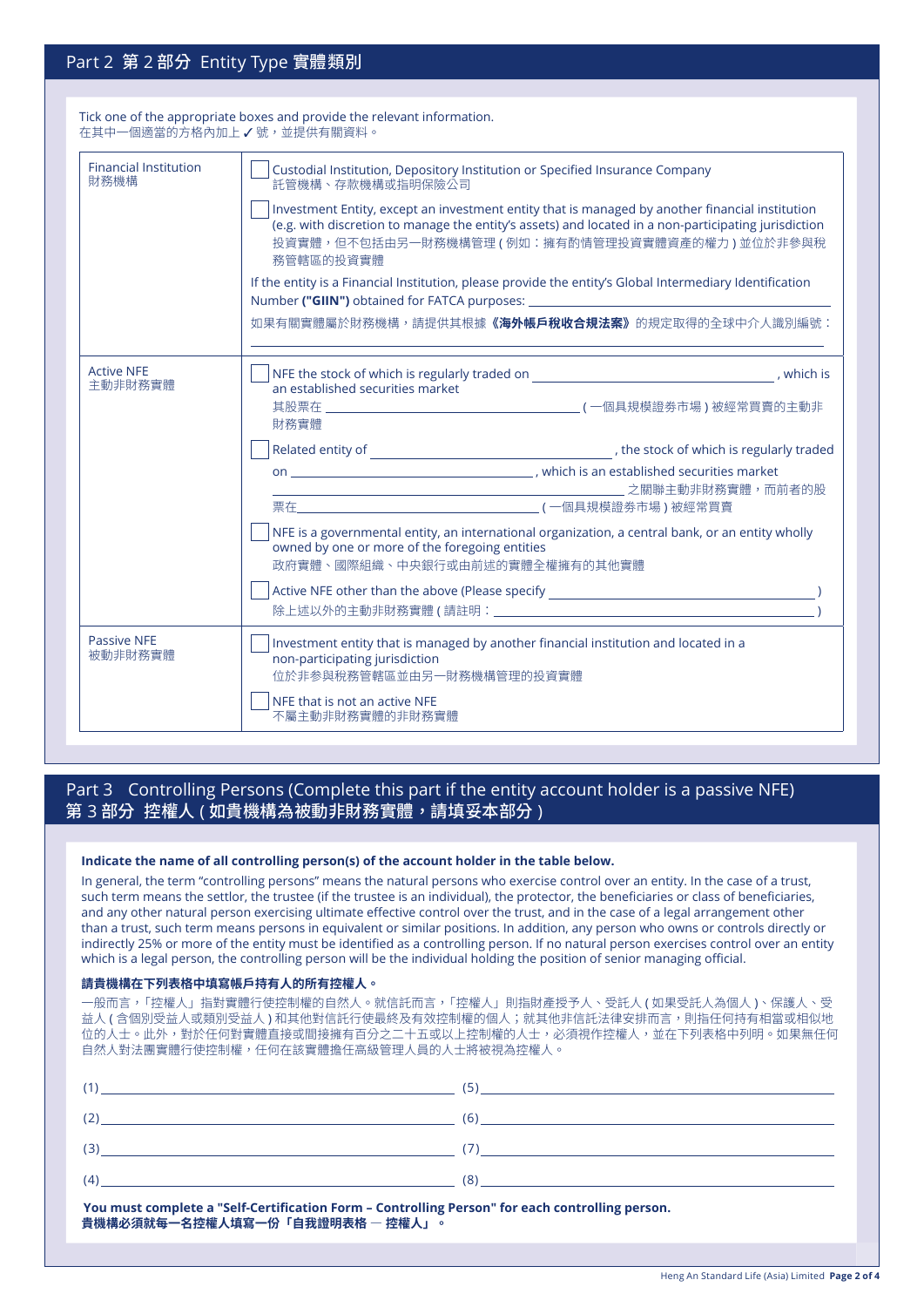# **Part 4 Jurisdiction of Residence and Taxpayer Identification Number or its Functional Equivalent ("TIN")**

# 第 4 部分 稅務居住地及稅務編號或具有同等識辨功能的編號 ( 以下簡稱為 「稅務編號」)

| Complete the following table indicating (a) the jurisdiction of residence (including Hong Kong) where the account holder is a<br>resident for tax purposes and (b) the account holder's TIN for each jurisdiction indicated. Indicate all (not restricted to five)<br>jurisdictions of residence. |            |                                                         |                                                                                                                               |  |
|---------------------------------------------------------------------------------------------------------------------------------------------------------------------------------------------------------------------------------------------------------------------------------------------------|------------|---------------------------------------------------------|-------------------------------------------------------------------------------------------------------------------------------|--|
| If the account holder is a tax resident of Hong Kong, the TIN is the Hong Kong Business Registration Number.                                                                                                                                                                                      |            |                                                         |                                                                                                                               |  |
| If the account holder is not a tax resident in any jurisdiction (e.g. fiscally transparent), indicate the jurisdiction in which its place of<br>effective management is situated.                                                                                                                 |            |                                                         |                                                                                                                               |  |
| If a TIN is unavailable, provide the appropriate reason A, B or C:                                                                                                                                                                                                                                |            |                                                         |                                                                                                                               |  |
|                                                                                                                                                                                                                                                                                                   |            |                                                         | Reason A - The jurisdiction where the account holder is a resident for tax purposes does not issue TINs to its residents.     |  |
| selected this reason.                                                                                                                                                                                                                                                                             |            |                                                         | Reason B - The account holder is unable to obtain a TIN. Explain why the account holder is unable to obtain a TIN if you have |  |
| Reason C - TIN is not required. Select this reason only if the authorities of the jurisdiction of residence do not require the TIN to<br>be disclosed.                                                                                                                                            |            |                                                         |                                                                                                                               |  |
| 請填妥下列表格,並列明 ( 一 ) 控賬戶持有人的 <b>稅務居住地</b> ,亦即帳戶持有人的稅務管轄區 ( 香港包括在內 ) 及 ( 二 ) 該稅務居住地給予帳戶<br>持有人的稅務編號。請列出貴機構所屬的 <b>所有</b> ( 不限於五個 ) 稅務居住地。                                                                                                                                                              |            |                                                         |                                                                                                                               |  |
| 如帳戶持有人是香港稅務居民,稅務編號是其香港商業登記號碼。                                                                                                                                                                                                                                                                     |            |                                                         |                                                                                                                               |  |
|                                                                                                                                                                                                                                                                                                   |            | 如帳戶持有人不屬於任何稅務管轄區的稅務居民(例如財政透明),請列明帳戶持有人實際管理機構的所在地。       |                                                                                                                               |  |
| 如沒有提供稅務編號,必須填寫合適的理由:                                                                                                                                                                                                                                                                              |            |                                                         |                                                                                                                               |  |
| 理由 A - 帳戶持有人的稅務居住地並沒有向其居民發出稅務編號。                                                                                                                                                                                                                                                                  |            |                                                         |                                                                                                                               |  |
|                                                                                                                                                                                                                                                                                                   |            | 理由 B - 帳戶持有人不能取得稅務編號。如選取這一理由,請提供帳戶持有人不能取得稅務編號的原因。       |                                                                                                                               |  |
|                                                                                                                                                                                                                                                                                                   |            | <b>理由 C –</b> 帳戶持有人毋須提供稅務編號。稅務居住地的主管機關不需要帳戶持有人披露稅務編號。   |                                                                                                                               |  |
|                                                                                                                                                                                                                                                                                                   |            |                                                         |                                                                                                                               |  |
| <b>Jurisdiction of</b>                                                                                                                                                                                                                                                                            | <b>TIN</b> | <b>Enter Reason A, B or C</b><br>if no TIN is available | Explain why the account holder is unable to<br>obtain a TIN if you have selected Reason B                                     |  |
| <b>Residence</b><br>稅務居住地                                                                                                                                                                                                                                                                         | 稅務編號       | <b>如沒有提供稅務編號,填寫</b>                                     | 如選擇理由 B, 請提供帳戶持有人                                                                                                             |  |
|                                                                                                                                                                                                                                                                                                   |            | 理由A、B或C                                                 | 不能取得稅務編號的原因                                                                                                                   |  |
|                                                                                                                                                                                                                                                                                                   |            |                                                         |                                                                                                                               |  |
| (1)                                                                                                                                                                                                                                                                                               |            |                                                         |                                                                                                                               |  |
|                                                                                                                                                                                                                                                                                                   |            |                                                         |                                                                                                                               |  |
| (2)                                                                                                                                                                                                                                                                                               |            |                                                         |                                                                                                                               |  |
|                                                                                                                                                                                                                                                                                                   |            |                                                         |                                                                                                                               |  |
| (3)                                                                                                                                                                                                                                                                                               |            |                                                         |                                                                                                                               |  |
|                                                                                                                                                                                                                                                                                                   |            |                                                         |                                                                                                                               |  |
| (4)                                                                                                                                                                                                                                                                                               |            |                                                         |                                                                                                                               |  |
|                                                                                                                                                                                                                                                                                                   |            |                                                         |                                                                                                                               |  |
| (5)                                                                                                                                                                                                                                                                                               |            |                                                         |                                                                                                                               |  |
|                                                                                                                                                                                                                                                                                                   |            |                                                         |                                                                                                                               |  |